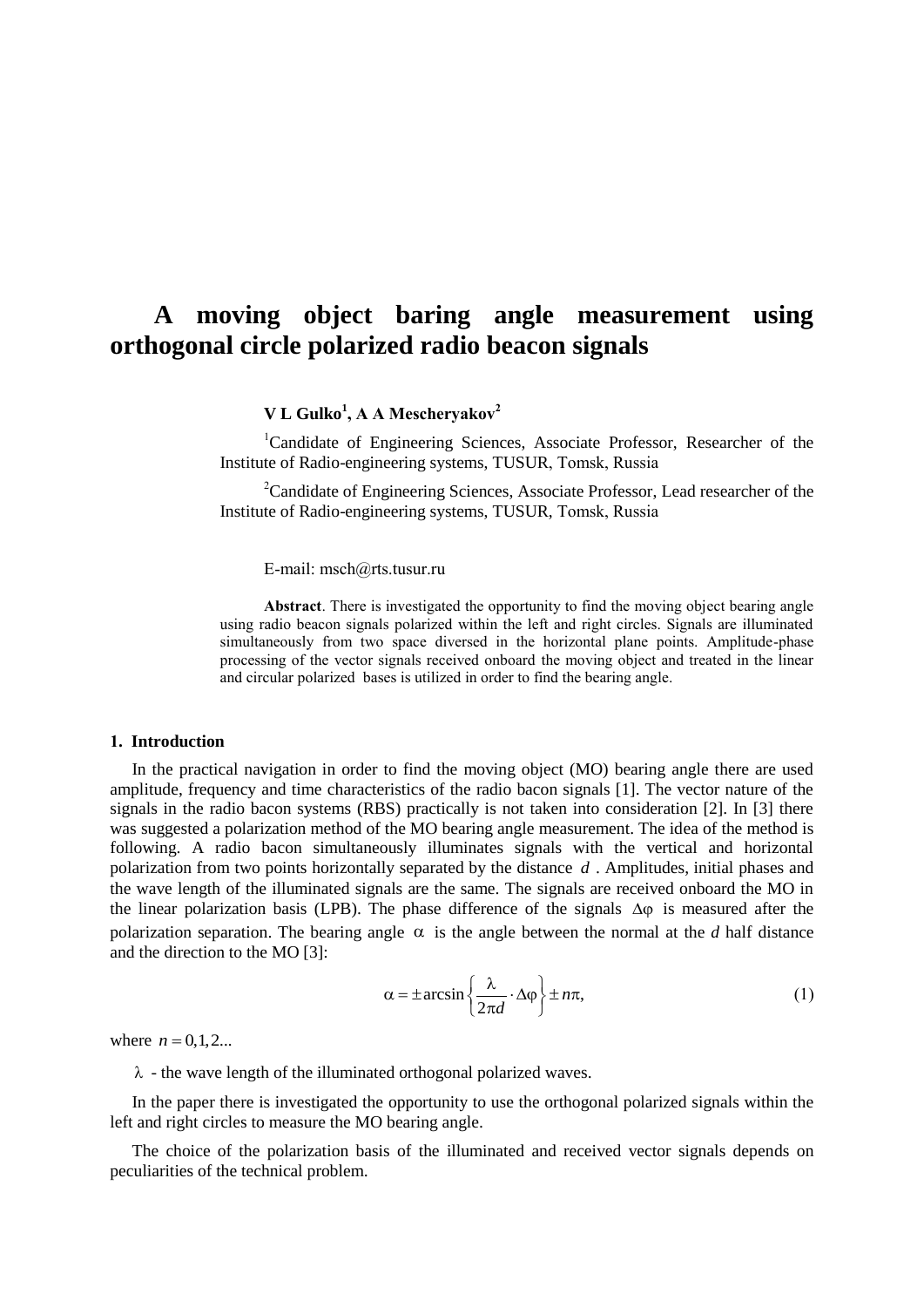#### **2. The method of the problem solution and the main relations**

Let's see the case when the bacon illuminates simultaneously signals with circle polarization equal amplitudes and initial phases and the same frequencies. The resulting vector signals are received onboard the MO in LPB.

The resulting wave in the direction  $\alpha$  can be written as follows [4]:

$$
\vec{E}_p = \frac{1}{2} \left\{ \begin{bmatrix} 1 \\ -j \end{bmatrix} + \begin{bmatrix} 1 \\ j \end{bmatrix} \cdot e^{j\Delta\phi} \right\},\,
$$

where  $\Delta \varphi = \frac{2\pi d}{\Delta} \sin \alpha$ λ - the phase difference between orthogonal left and right polarized waves at the point of the reception onboard the MO.

After dividing the phase shift  $\Delta\varphi$  equally between the two waves the resulting wave is [4]:

$$
\vec{E}_p = \begin{bmatrix} \cos \frac{\Delta \varphi}{2} \\ -\sin \frac{\Delta \varphi}{2} \end{bmatrix} .
$$
 (2)

The equation (2) shows that the resulting wave is always polarized linearly and its orientation on the polarization plate depends on the phase shift  $\Delta \varphi$ . Its intensity does not depend on the direction of illumination as the waves are orthogonal.

The resulting wave is received onboard the MO with the antenna and UHF tract with linear polarization divider (LPD). Let's use the known formalism of Jones's vectors and matrixes [5] treatment to describe the interaction of the resulting wave (2) and the elements of LPD. In such a case  $\overline{E}_X$  and  $\overline{E}_Y$  at the LPD output can be found as:

$$
\vec{E}_X = [H_1] \cdot \vec{E}_P,\tag{3}
$$

$$
\vec{E}_Y = [H_2] \cdot \vec{E}_P,\tag{4}
$$

where  $[T_1]$ 1 0 0 0  $\Pi_1$ ] =  $\begin{bmatrix} 1 & 0 \\ 0 & 0 \end{bmatrix}$  - is the Jones's operator of the LPD first shoulder with its own horizontal

polarization;

 $\left[\varPi_{2}\right]$ 0 0 0 1  $\Pi_2$ ] =  $\begin{bmatrix} 0 & 0 \\ 0 & 1 \end{bmatrix}$  - is the Jones's operator of the LPD second shoulder with its own vertical

polarization.

After calculation (3) and (4) the orthogonal linearly polarized components  $E_X$  and  $E_Y$  at the LPD output are:

$$
\vec{E}_X = \begin{bmatrix} \cos \frac{\Delta \varphi}{2} \\ 0 \end{bmatrix},\tag{5}
$$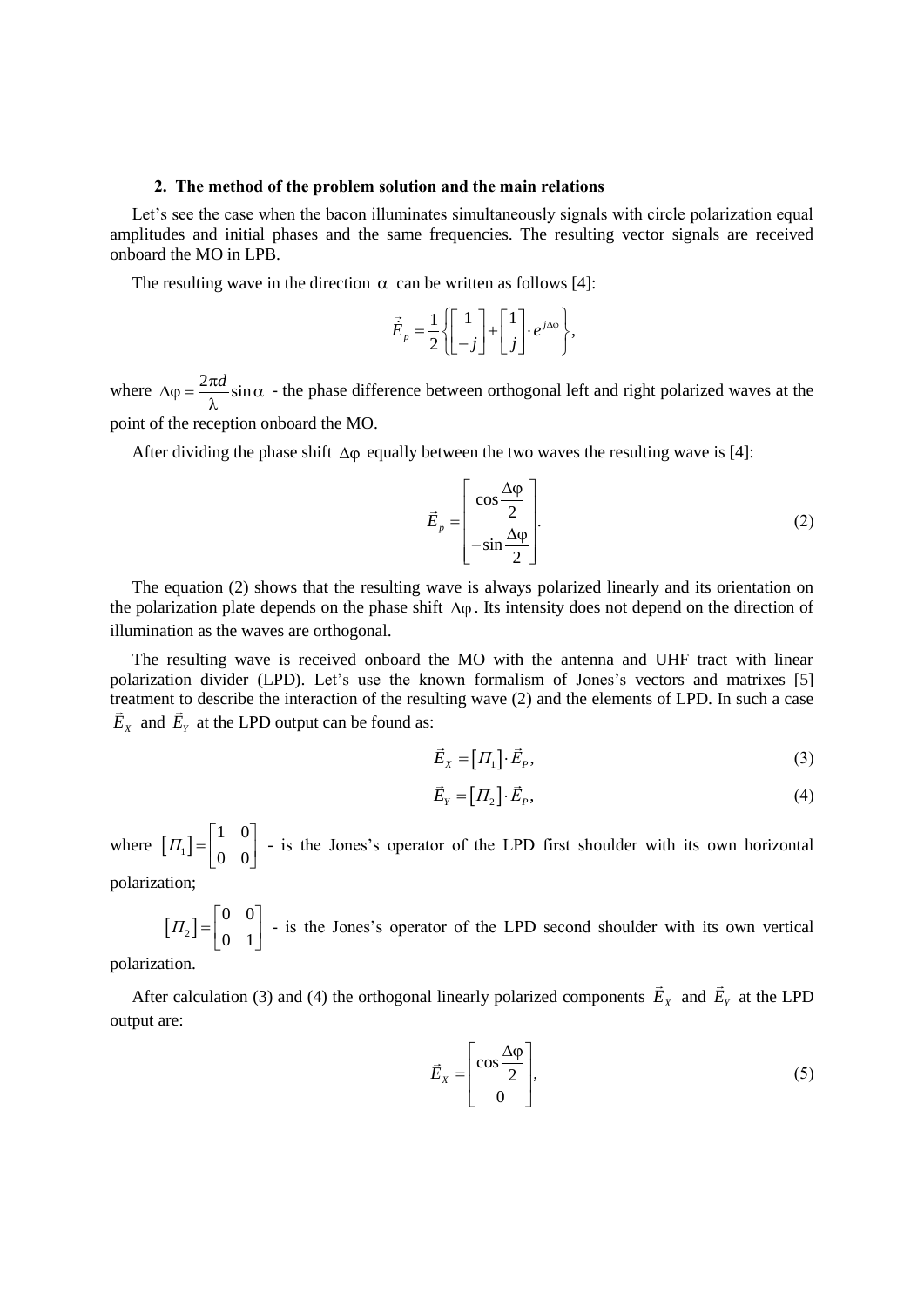$$
\vec{E}_Y = \begin{bmatrix} 0 \\ -\sin \frac{\Delta \varphi}{2} \end{bmatrix} .
$$
 (6)

Formulas (5) and (6) allow to calculate phases  $\varphi_X$  and  $\varphi_Y$  as well as the components  $\overline{E}_X$  and  $\overline{E}_Y$ ratio  $A_Y/A_X$  at the output of the two-canal receiver with the linear amplitude characteristic and the linear detector:

$$
\varphi_x = \varphi_Y = 0^\circ,
$$
  

$$
\frac{A_Y}{A_X} = \left| \frac{\sin \Delta \varphi/2}{\cos \Delta \varphi/2} \right| = \left| \text{tg} \frac{\Delta \varphi}{2} \right|.
$$

Then

$$
\Delta \varphi = \pm 2 \arctg \frac{A_Y}{A_X} \pm 2\pi n, \tag{7}
$$

where  $n = 0, 1, 2, ...$ 

After putting (7) in to (1) the MO bearing angle  $\alpha$  is

$$
\alpha = \pm \arcsin\left[\frac{\lambda}{\pi d} \left(\pm \arctg \frac{A_y}{A_x} \pm \pi n\right)\right].\tag{8}
$$

In case of the two-canal receiver with the logarithmic amplitude characteristic and linear detector (8) becomes

$$
\alpha = \pm \arcsin\left[\frac{\lambda}{\pi d} \left(\pm \arctg 10^{\frac{\lg \frac{A_v}{A_x}}{\pm}} \pm \pi n\right)\right].
$$

Let's investigate the case when the resulting wave (2) is received onboard the MO in the circle polarization basis (CPB).

The wave (2) can be presented by two orthogonal polarized left  $E_L$  and right  $E_R$  vectors.

Let's find amplitudes  $A_L$  and  $A_R$ , phases  $\Psi_L$  and  $\Psi_R$  of the components  $E_L$  and  $E_R$  and then find their dependence on the MO bearing angle  $\alpha$ .

The Jones vector  $E_p$  (2) can be found onboard the MO by the transformation (in the circle sinphase polarization basis when the time dependence is neglected):

$$
\vec{\dot{E}}_{LR} = \begin{bmatrix} \dot{E}_L \\ \dot{E}_R \end{bmatrix} = \begin{bmatrix} \theta \end{bmatrix} \cdot \vec{E}_P, \tag{9}
$$

where  $[\theta]$  $1 \n\begin{bmatrix} 1 \end{bmatrix}$  $2 \mid 1$ *j*  $\theta$ ] =  $\frac{1}{\sqrt{2}}\begin{bmatrix} 1 & j \\ 1 & -j \end{bmatrix}$ . - is the operator of the transition from LPB to СPB [5].

After calculation (9) there are received orthogonal polarized left  $E_L$  and right  $E_R$  vectors at the input of the two-canal receiver: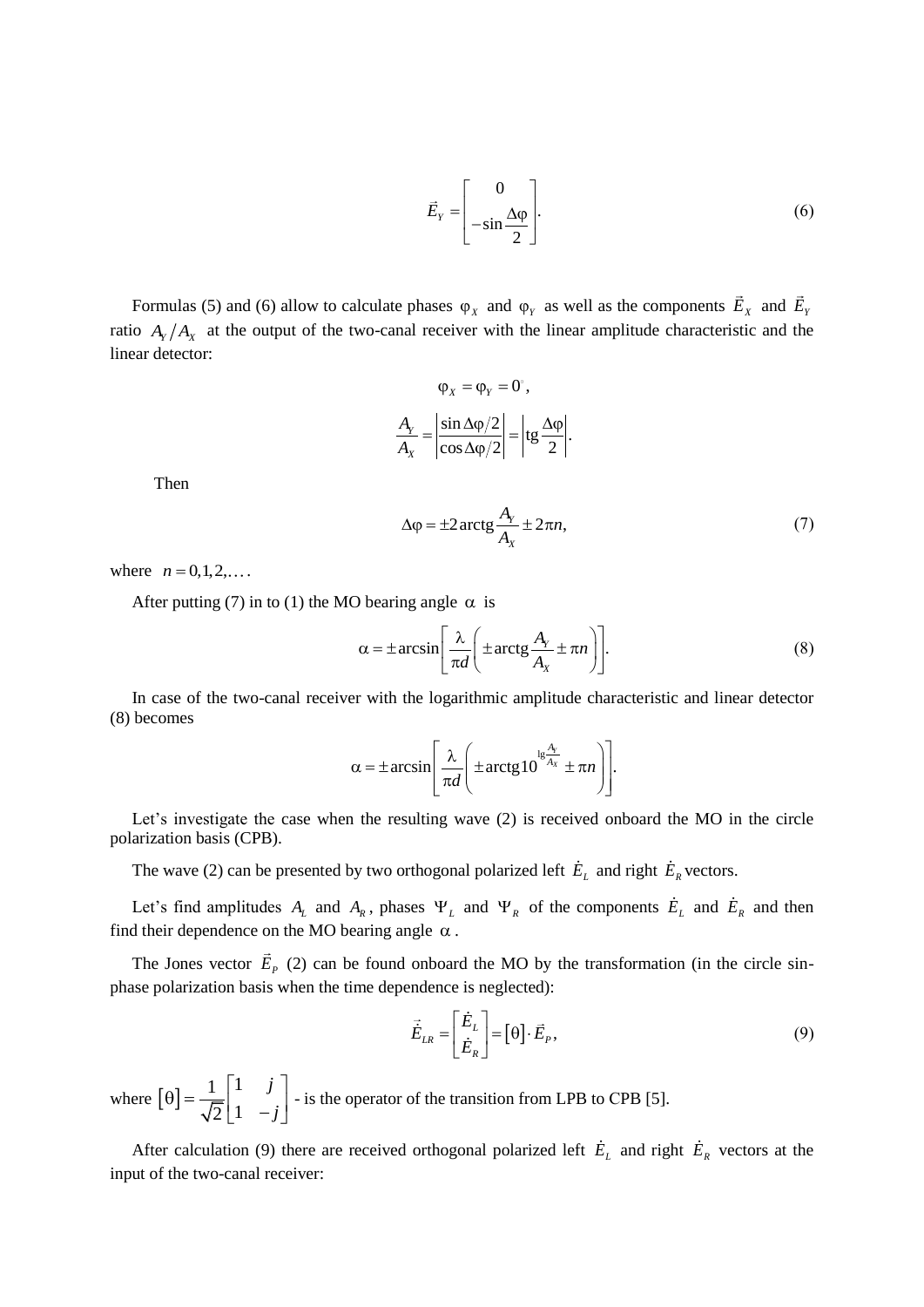$$
\dot{E}_L = \frac{1}{\sqrt{2}} \left[ \cos \frac{\Delta \varphi}{2} - j \sin \frac{\Delta \varphi}{2} \right],\tag{10}
$$

$$
\dot{E}_R = \frac{1}{\sqrt{2}} \left[ \cos \frac{\Delta \varphi}{2} + j \sin \frac{\Delta \varphi}{2} \right].
$$
 (11)

Amplitudes  $A_L$ ,  $A_R$  and phases  $\Psi_L$ ,  $\Psi_R$  of the signals (10) and (11) are:

$$
A_L = \frac{1}{\sqrt{2}}; \qquad \Psi_L = -\arctg \frac{\sin \Delta \phi/2}{\cos \Delta \phi/2},
$$

$$
A_R = \frac{1}{\sqrt{2}}; \qquad \Psi_R = \arctg \frac{\sin \Delta \phi/2}{\cos \Delta \phi/2}.
$$

The phase difference  $\Delta \Psi_{RL}$  after transformation looks like

$$
\Delta \Psi_{RL} = \Psi_R - \Psi_L = \Delta \varphi. \tag{12}
$$

Analysis of (12) shows that the phase difference  $\Delta \Psi_{RL}$  between orthogonal polarized components  $E_L$  and  $E_R$  is equal to the sought-for phase difference  $\Delta \varphi$  between the orthogonal polarized radio beacon signals at the point of the reception – at the input of the MO receiving antenna.

The MO bearing angle  $\alpha$  is calculated by putting (12) in (1):

$$
\alpha = \pm \arcsin\left[\frac{\lambda}{2\pi d} \left(\Delta \Psi_{RL} \pm \pi n\right)\right],
$$

where  $n=0,1,2,...$ 

#### **3. Conclusion**

1. In case when orthogonal polarized by circle beacon signals are received onboard a moving object within the linearly polarized basis information about the bearing angle is in amplitude relations of the sin-phase orthogonal linearly polarized components of the received resulting wave.

2. In case when orthogonal polarized by circle beacon signals are received onboard a moving object within the circled polarized basis information about the bearing angle is in phase relations of the sinphase orthogonal linearly polarized components of the received resulting wave.

3. Choice of the polarization basis in which should be presented the illuminated by the beacon and received on board the moving object vector signals depends on the peculiarities of the technical problem under solution and by the mathematic analysis comfort.

#### **Acknowledgments**

This study was supported by the Ministry of Science and Education of the Russian Federation, project no. FEWM-2020-0039.

## **References**

[1] Skrypnik O N 2019 *Radio Navigation Systems for Airports and Airways* (Springer) p 239

[2] Kozlov A I, Logvyn A I and Sarychev V A 2007 *Radiowave Polarization "Radar Polarimetry"* (Moscow, Radiotehnika) p 638 (in Russian)